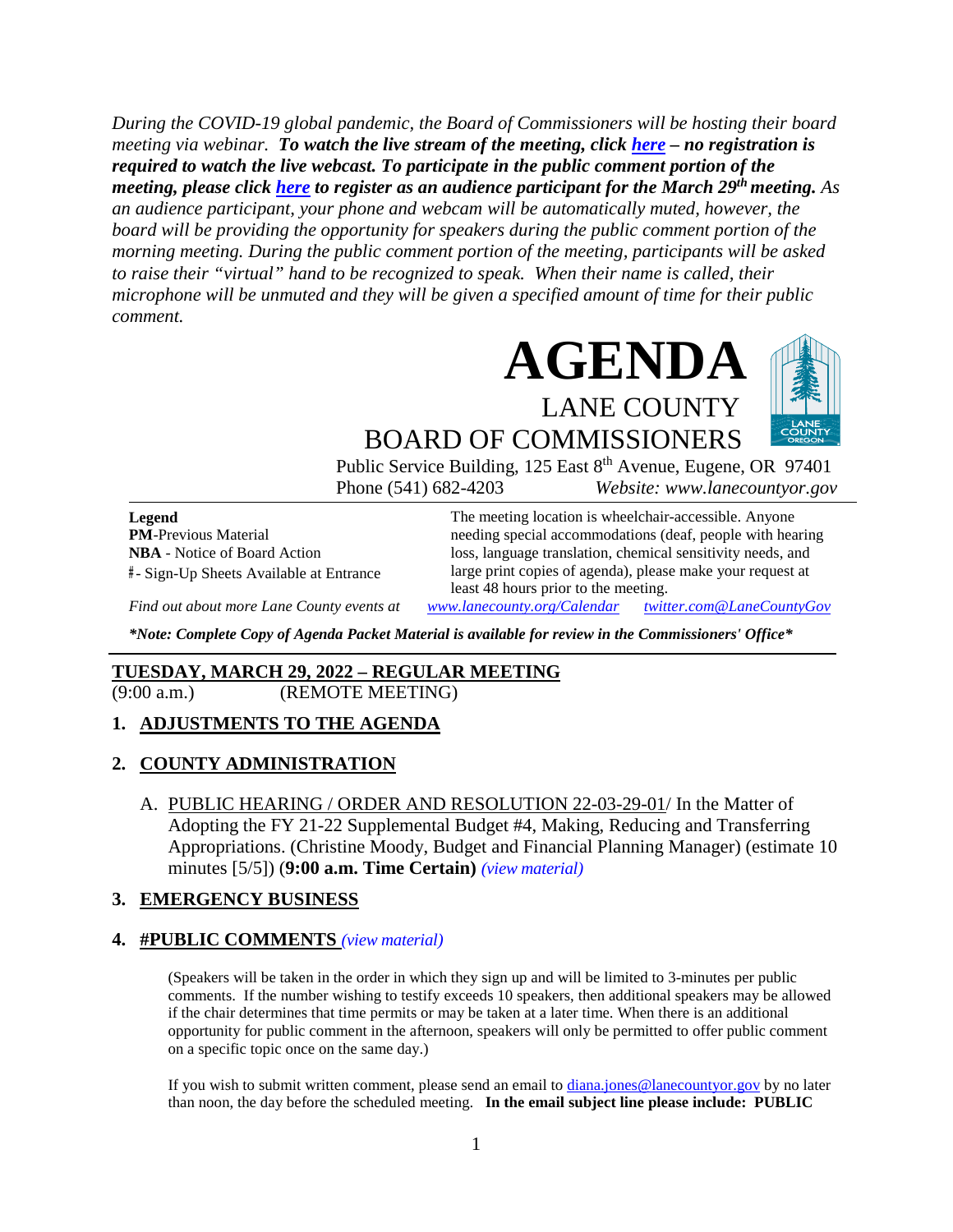**COMMENT FOR MEETING DATE MM/DD/YYYY.** These emails will be compiled and will be included on the Board Agenda with a "view material" link. Please note, all emails submitted will be public record.

### **5. COMMISSIONERS' RESPONSE TO PUBLIC COMMENTS AND/OR OTHER ISSUES AND REMONSTRANCE (estimate 10 minutes)**

## **6. CONSENT CALENDAR**

(All items listed here are considered to be routine by the Board of Commissioners and will be enacted by one motion in the form listed below. There will be no separate discussion of these items. If discussion is desired, that item will be removed from the Consent Calendar and will be considered separately.)

BEGINNING OF CONSENT CALENDAR \* \* \* \* (estimate 2 minutes)

## A. COUNTY ADMINISTRATION

- Approval of minutes: 3/15/2022 *(view [material\)](http://www.lanecountyor.gov/UserFiles/Servers/Server_3585797/File/Government/BCC/2022/2022_AGENDAS/032922agenda/T.6.A.1.pdf)*
- 2) ORDER 22-03-29-02/ In the Matter of Approving the Revised Facilities Standing Committee Bylaws as Required in LM 3.506(1)(c). (Shawn Waite, Facilities and Capital Planning Manager) *(view [material\)](http://www.lanecountyor.gov/UserFiles/Servers/Server_3585797/File/Government/BCC/2022/2022_AGENDAS/032922agenda/T.6.A.2.pdf)*
- ORDER 22-03-29-03/ In the Matter of Amending the Contract for Piper Sandler & Co. Financial Service provider and Delegating Authority to the County Administrator to Execute the Amendment. (Robert Tintle, County Treasurer / Financial Services Manager) *(view [material\)](http://www.lanecountyor.gov/UserFiles/Servers/Server_3585797/File/Government/BCC/2022/2022_AGENDAS/032922agenda/T.6.A.3.pdf)*

### B. DISTRICT ATTORNEY

ORDER 22-03-29-04/ In the Matter of Approving the Amendment to the Lane County Interagency Deadly Physical Force Plan. (Patricia Perlow; District Attorney) *(view [material\)](http://www.lanecountyor.gov/UserFiles/Servers/Server_3585797/File/Government/BCC/2022/2022_AGENDAS/032922agenda/T.6.B.1.pdf)*

## C. HEALTH & HUMAN SERVICES

- 1) ORDER 22-03-29-05/ In the Matter of Approving One Contract, One Ratification, and One Amendment, Delegating Authority to the County Administrator to Sign the Approved Actions. (Eve Gray, Director) *(view [material\)](http://www.lanecountyor.gov/UserFiles/Servers/Server_3585797/File/Government/BCC/2022/2022_AGENDAS/032922agenda/T.6.C.1.pdf)*
- ORDER 22-03-29-06/ In the Matter of Accepting a Grant Award from Oregon Housing and Community Services in the Amount of \$350,000 for the Period April 1, 2022 to June 30, 2023 and Delegating Authority to the County Administrator to Execute the Award Documents. (Eve Gray, Director) *(view [material\)](http://www.lanecountyor.gov/UserFiles/Servers/Server_3585797/File/Government/BCC/2022/2022_AGENDAS/032922agenda/T.6.C.2.pdf)*
- 3) ORDER 22-03-29-07/ In the Matter of Approving an Intergovernmental Revenue Agreement with the City of Eugene in Support of the Safe Sleep Sites Project and Delegating Authority to the County Administrator to Sign the Agreement. (Eve Gray, Director) *(view [material\)](http://www.lanecountyor.gov/UserFiles/Servers/Server_3585797/File/Government/BCC/2022/2022_AGENDAS/032922agenda/T.6.C.3.pdf)*
- D. PUBLIC WORKS
	- 1) ORDER 22-03-29-08/ In the Matter of Approving Three Public Works Contracts and Amendments and Delegating Authority to the County Administrator to Execute the Approved Contracts and Amendments for Oregon Department of Transportation.,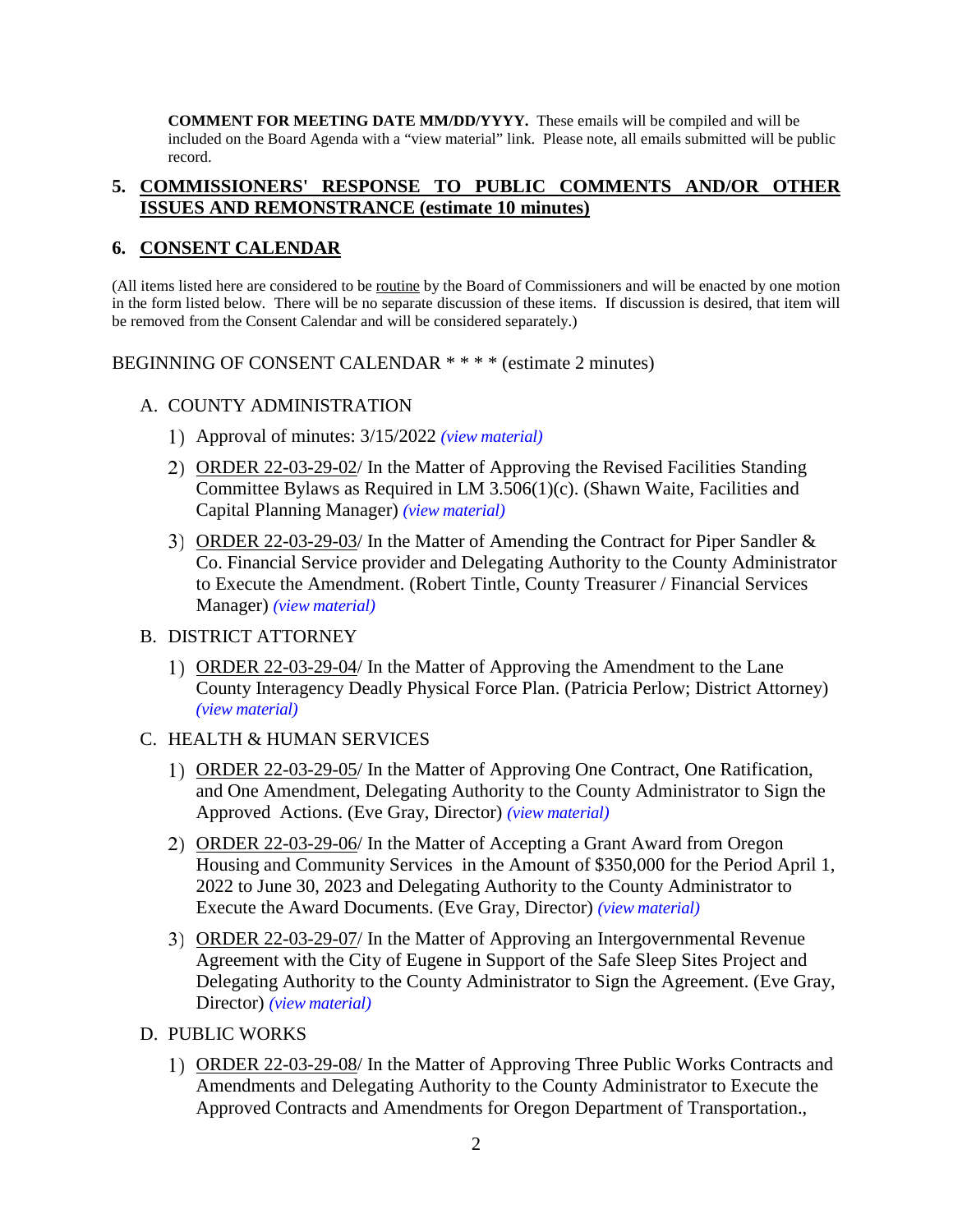Revenue in the amount of \$250,000; HP Civil Inc., Expense in the amount of \$217,361.11; Wildish Construction Co., Expense in the amount of \$539,741.60. (Dan Hurley, Director) *(view [material\)](http://www.lanecountyor.gov/UserFiles/Servers/Server_3585797/File/Government/BCC/2022/2022_AGENDAS/032922agenda/T.6.D.1.pdf)*

- ORDER 22-03-29-09/ In the Matter of Approving Annual Public Works Purchase Contracts for Road Maintenance Materials and Delegating Authority to the County Administrator to Execute the Contracts. (Dan Hurley, Director) *(view [material\)](http://www.lanecountyor.gov/UserFiles/Servers/Server_3585797/File/Government/BCC/2022/2022_AGENDAS/032922agenda/T.6.D.2.pdf)*
- E. TECHNOLOGY SERVICES
	- ORDER 22-03-29-10/ In the Matter of Authorizing the Purchase of PeopleSoft Software License Maintenance Renewals and Support from Oracle America, Inc., in the Amount of \$260,195.60. (Mike Finch, Director) *(view [material\)](http://www.lanecountyor.gov/UserFiles/Servers/Server_3585797/File/Government/BCC/2022/2022_AGENDAS/032922agenda/T.6.E.1.pdf)*

## END OF CONSENT CALENDAR \* \* \* \*

# **7. PUBLIC WORKS**

A. ORDER 22-03-29-11/ In the Matter of Approving One Public Works Amendment and Delegating Authority to the County Administrator to Execute the Approved Amendment for St. Vincent de Paul Society of Lane County, Inc., Expense in the amount of \$150,000. (Dan Hurley, Director) (estimate 5 minutes [2/3]) *(view [material\)](http://www.lanecountyor.gov/UserFiles/Servers/Server_3585797/File/Government/BCC/2022/2022_AGENDAS/032922agenda/T.7.A.pdf)*

# **8. COUNTY ADMINISTRATION**

- A. ORDER 22-03-29-12/ In the Matter of Amending Lane Manual Chapter 65 to Establish Provisions for Appointing Positions to the Commission of the Housing Authority and Community Services Agency of Lane County, DBA Homes for Good (LM 65.020). (Greg Rikhoff, Director of Operations; Jacob Fox, Homes for Good Executive Director) (estimate 15 minutes [5/10]) *(view [material\)](http://www.lanecountyor.gov/UserFiles/Servers/Server_3585797/File/Government/BCC/2022/2022_AGENDAS/032922agenda/T.8.A.pdf)*
- B. ORDER 22-03-29-13/ In the Matter of Presenting an Audit of the Local Option Tax Levy Fund that Supports Jail Beds and Youth Services for the Fiscal Year Ended June 30, 2021, and results of the Lane County, Oregon Annual Comprehensive Financial Report (ACFR), Accepting the ACFR for the Fiscal Year Ended June 30, 2021, and Ordering it be Filed with the Secretary of State. (Robert Tintle, County Treasurer / Financial Services Manager; Kevin Mullerleile, Moss Adams LLP; Amanda McCleary-Moore, Moss Adams LLP) (estimate 45 minutes [30/15]) (**10:00 a.m. Time Certain)** *(view [material\)](http://www.lanecountyor.gov/UserFiles/Servers/Server_3585797/File/Government/BCC/2022/2022_AGENDAS/032922agenda/T.8.B.pdf)*
- C. Announcements

# **9. COUNTY COUNSEL**

A. Announcements

# **10. EXECUTIVE SESSION as per ORS 192.660**

(Remote Meeting)

# **11. OTHER BUSINESS**

**Recess**